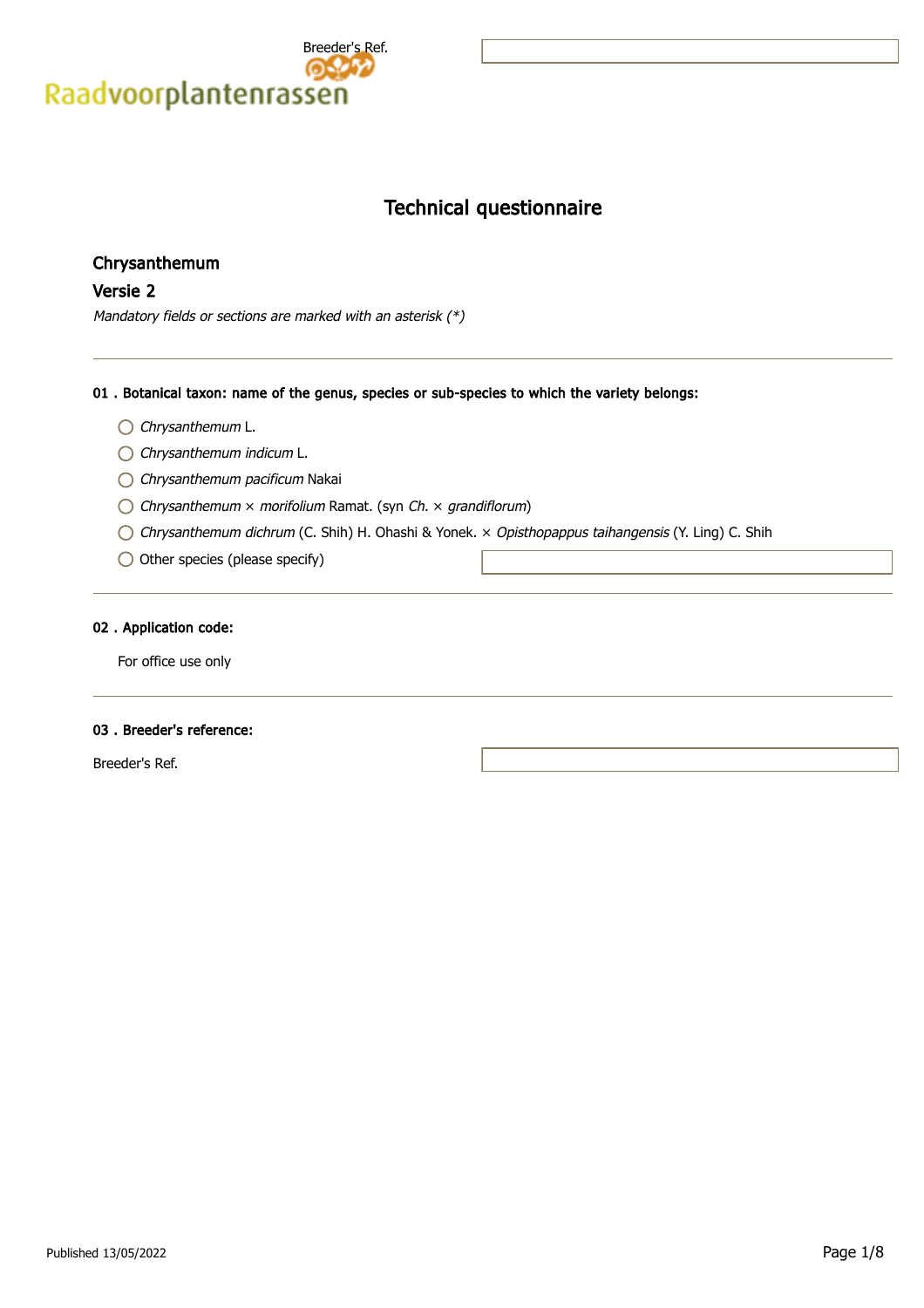04 . Information on the breeding scheme and propagation of the variety  $*$ 

| 04.01. Breeding scheme *              |                                                                                   |
|---------------------------------------|-----------------------------------------------------------------------------------|
| (this question could be confidential) |                                                                                   |
| crossing                              |                                                                                   |
| mutation                              |                                                                                   |
| discovery                             | Please state where and when discovered and how the variety has been<br>developped |
|                                       |                                                                                   |
| other origin                          | Please provide details                                                            |
|                                       |                                                                                   |
| 04 . 01.01 . Crossing *               |                                                                                   |
| (this question could be confidential) |                                                                                   |
| controlled cross                      | Indicate denomination and species of the parent varieties                         |
|                                       |                                                                                   |

partially known cross Indicate denomination and species of the known parent variety(ies)

unknown cross

## 04 . 01.02 . In case of mutation, please fill in the table below: \*

(this question could be confidential)

| Denomination of the parent variety Characteristic(s) in which your<br>candidate variety differs from the | parent variety | Describe the expression of the<br>characteristic(s) for the parent<br>variety | Describe the expression of the<br>characteristic(s) for your candidate<br>variety |
|----------------------------------------------------------------------------------------------------------|----------------|-------------------------------------------------------------------------------|-----------------------------------------------------------------------------------|
|                                                                                                          |                |                                                                               |                                                                                   |
|                                                                                                          |                |                                                                               |                                                                                   |
|                                                                                                          |                |                                                                               |                                                                                   |
|                                                                                                          |                |                                                                               |                                                                                   |
|                                                                                                          |                |                                                                               |                                                                                   |
|                                                                                                          |                |                                                                               |                                                                                   |

04 . 02 . Method of propagation of the variety \*

 $\bigcirc$  vegetatively propagated  $\bigcirc$  Please specify the method

○ seed propagated

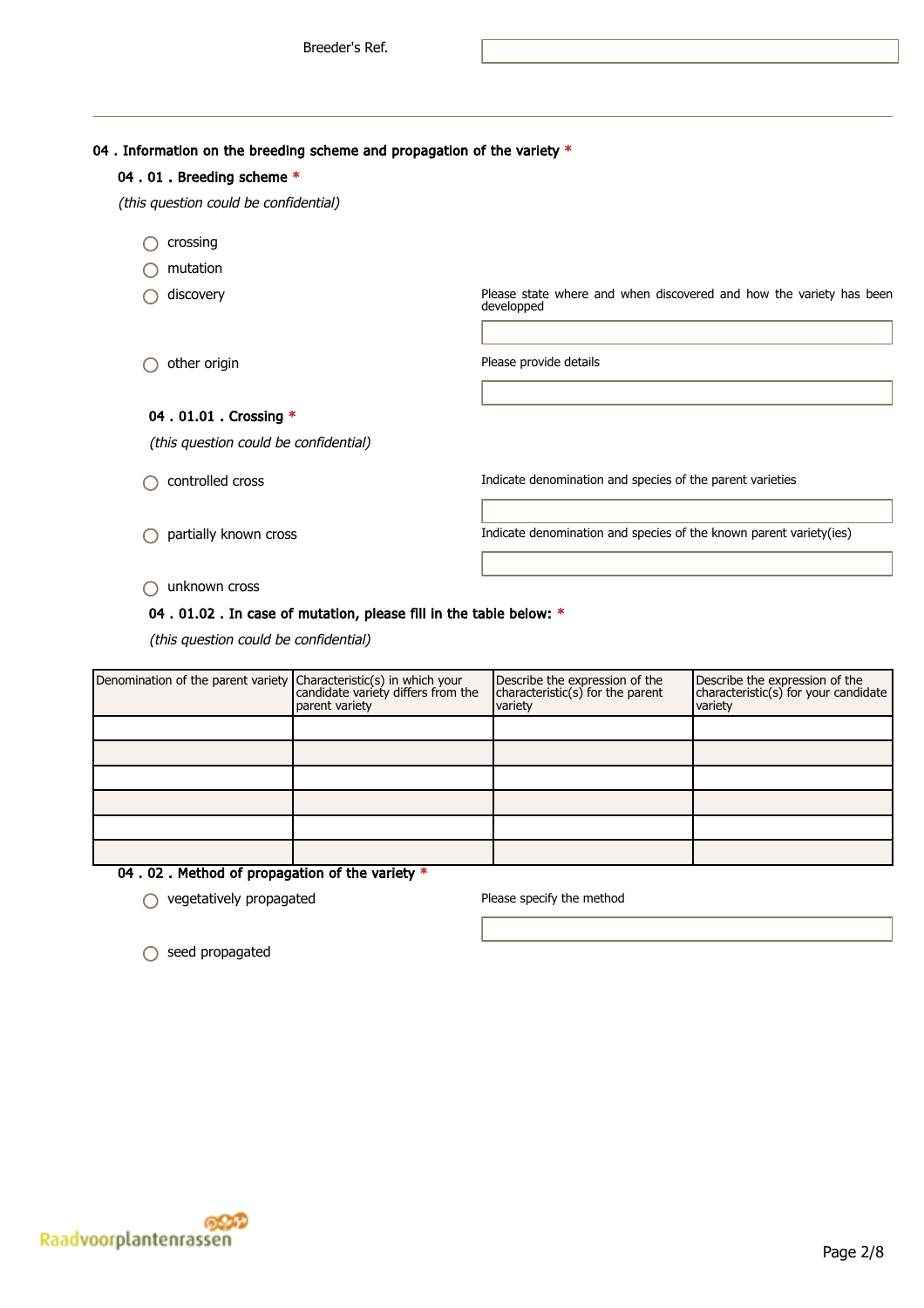- $\bigcap$  self-pollination
- $\bigcap$  cross pollination
- $\bigcap$  hybrid
- $\bigcap$  other method

| Please specify |  |  |
|----------------|--|--|
|                |  |  |

#### 05 . Characteristics \*

(the number in brackets refers to the corresponding characteristic in the CPVO Technical Protocol; please mark the state of expression which best corresponds).

#### 05 . 00 . Species \*

- 1 Chrysantemum x morifolium Ramat (Chrysanthemum x grandiflorum Ramat.)
- 2 Chrysant (Chrysanthemum pacificum Nakai) (Ajania pacifica Bremer and Humprhies)

3 - Hybrids between Chrysanthemum x moriflorum Ramat. and Chrysanthemum pacificum Nakai(Chrysanthemum x grandiflorum Ramat. and Ajania pacifica Bremer and Humprhies)

- 05 . 01 . Plant: height  $(1)$   $(G)$  \*
	- $\Box$  1 very low
	- $\Box$  2 very low to low
	- $\Box$  3 low
	- $\Box$  4 low to medium
	- $\Box$  5 medium
	- $\Box$  6 medium to high
	- $\Box$  7 high
	- $\Box$  8 high to very high
	- $\Box$  9 very high
- 05 . 02 . Plant: type  $(2)$   $(G)$  \*
	- $\bigcirc$  1 non bushy
	- $\bigcap$  2 bushy
- 05 . 03 . Flower head: type  $(30)$   $(G)$  \*
	- $\bigcap$  1 without ray florets
	- $\bigcap$  2 single
	- $\bigcap$  3 semi double
	- 4 daisy-eyed double
	- $\bigcap$  5 double

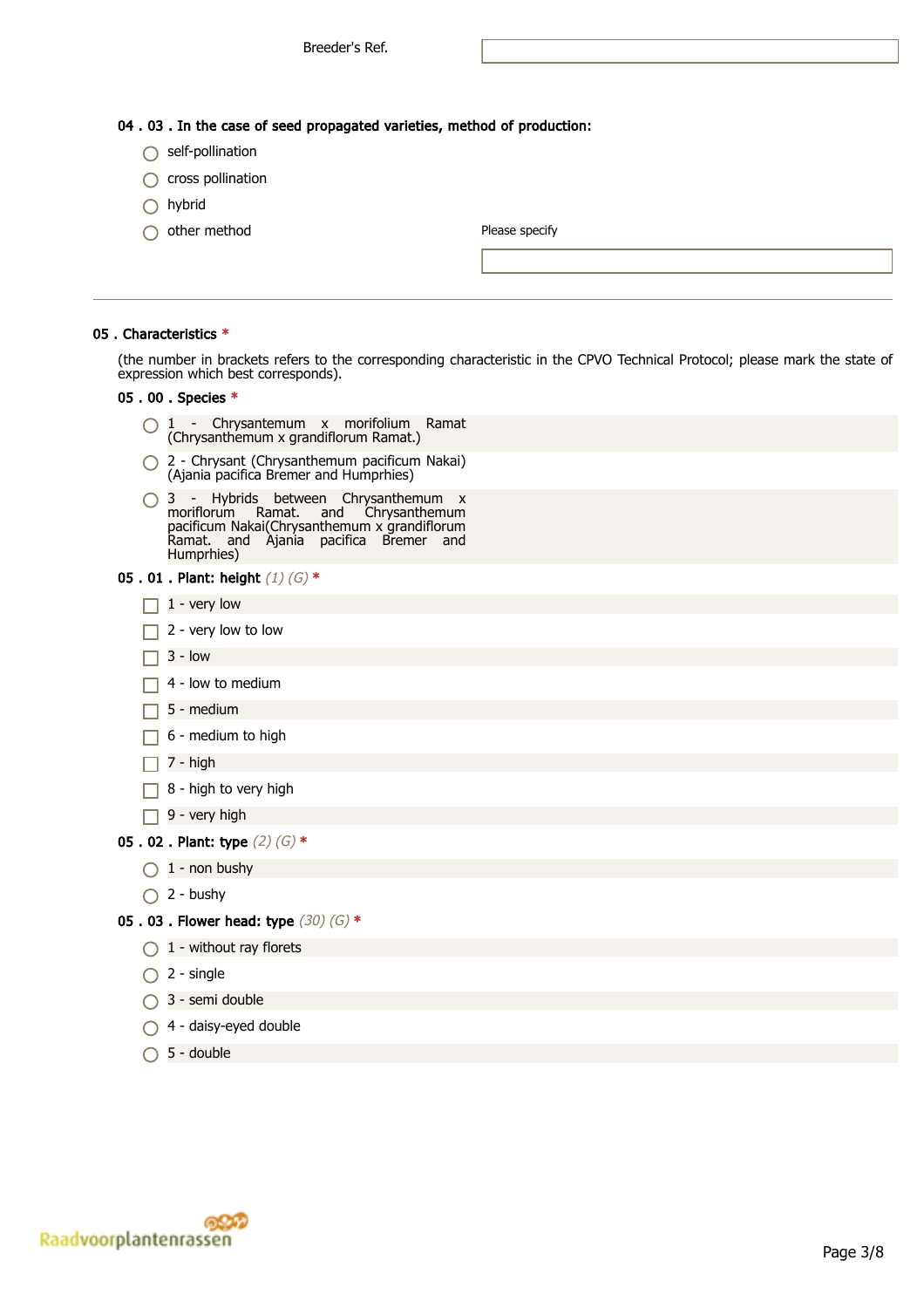05 . 04 . Excluding double and daisy-eyed double varieties: Disc: type  $(31)$  \*

- $\bigcirc$  1 daisy
- $\bigcap$  2 anemone

#### 05 . 05 . Flower head: diameter (non disbudded plants)  $(32)$  \*

- $\Box$  1 very small
- $\Box$  2 very small to small
- $\Box$  3 small
- $\Box$  4 small to medium
- $\Box$  5 medium
- $\Box$  6 medium to large
- $\Box$  7 large
- $\Box$  8 large to very large
- $\Box$  9 very large

## 05 . 06 . Flower head: diameter (disbudded plants)  $(33)$  \*

- $\Box$  1 very small
- $\Box$  2 very small to small
- $\Box$  3 small
- $\Box$  4 small to medium
- $\Box$  5 medium
- $\Box$  6 medium to large
- $\Box$  7 large
- $\Box$  8 large to very large
- $\Box$  9 very large

### 05 . 07 . Flower head: predominant type of ray floret  $(41)$  \*

- $\bigcap$  1 ligulate
- $\bigcirc$  2 incurved
- $\bigcirc$  3 spatulate
- $\bigcap$  4 quilled
- $\bigcirc$  5 funnel shaped

## 05 . 08 . Ray floret: number of colours of inner side  $(62)$  \*

- $\bigcap$  1 one
- $\bigcap$  2 two
- $\bigcap$  3 more than two

### 05 . 09 . Ray floret: Main colour of inner side (RHS Colour Chart)  $(63)$  \*

RHS Colour Chart (indicate reference number) \*

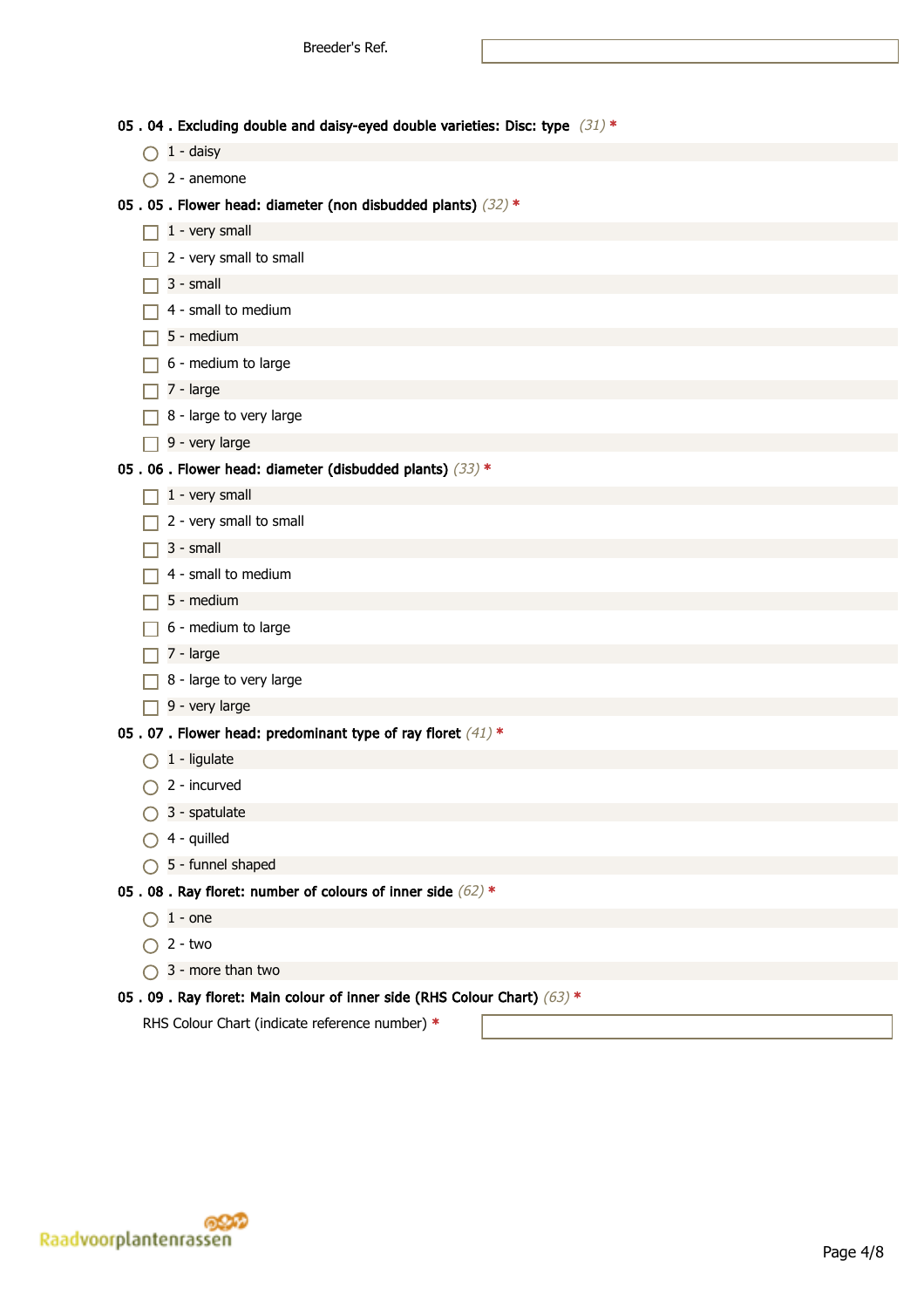| 05.10. Ray floret: Main colour of inner side $(63)$ *                   |  |
|-------------------------------------------------------------------------|--|
| 1 - white                                                               |  |
| 2 - off white                                                           |  |
| 3 - yellow                                                              |  |
| 4 - bronze                                                              |  |
| 5 - orange                                                              |  |
| 6 - orange pink                                                         |  |
| 7 - pink                                                                |  |
| $8 - red$                                                               |  |
| 9 - red purple                                                          |  |
| 10 - purple                                                             |  |
| $11 - green$                                                            |  |
| 12 - other colour (indicate which)<br>∩                                 |  |
| 05.11. Ray floret: second colour of inner side (RHS Colour Chart) (64)* |  |
| RHS Colour Chart (indicate reference number) *                          |  |
|                                                                         |  |
| 05.12. Ray floret: second colour of inner side $(64)$ *                 |  |
| $1 -$ white<br>$\left( \begin{array}{c} 1 \end{array} \right)$          |  |
| 2 - off white                                                           |  |
| 3 - yellow                                                              |  |
| 4 - bronze                                                              |  |
| 5 - orange                                                              |  |
| 6 - orange pink                                                         |  |
| 7 - pink                                                                |  |
| 8 - red                                                                 |  |
| 9 - red purple                                                          |  |
| 10 - purple                                                             |  |
| $11 - green$                                                            |  |
| 12 - other colour (indicate which)                                      |  |

## 06 . Similar varieties and differences from these varieties

## 06 . 1 . Are there any similar variety(ies) known? \*

- $\bigcirc$  1 yes
- $\bigcirc$  2 no

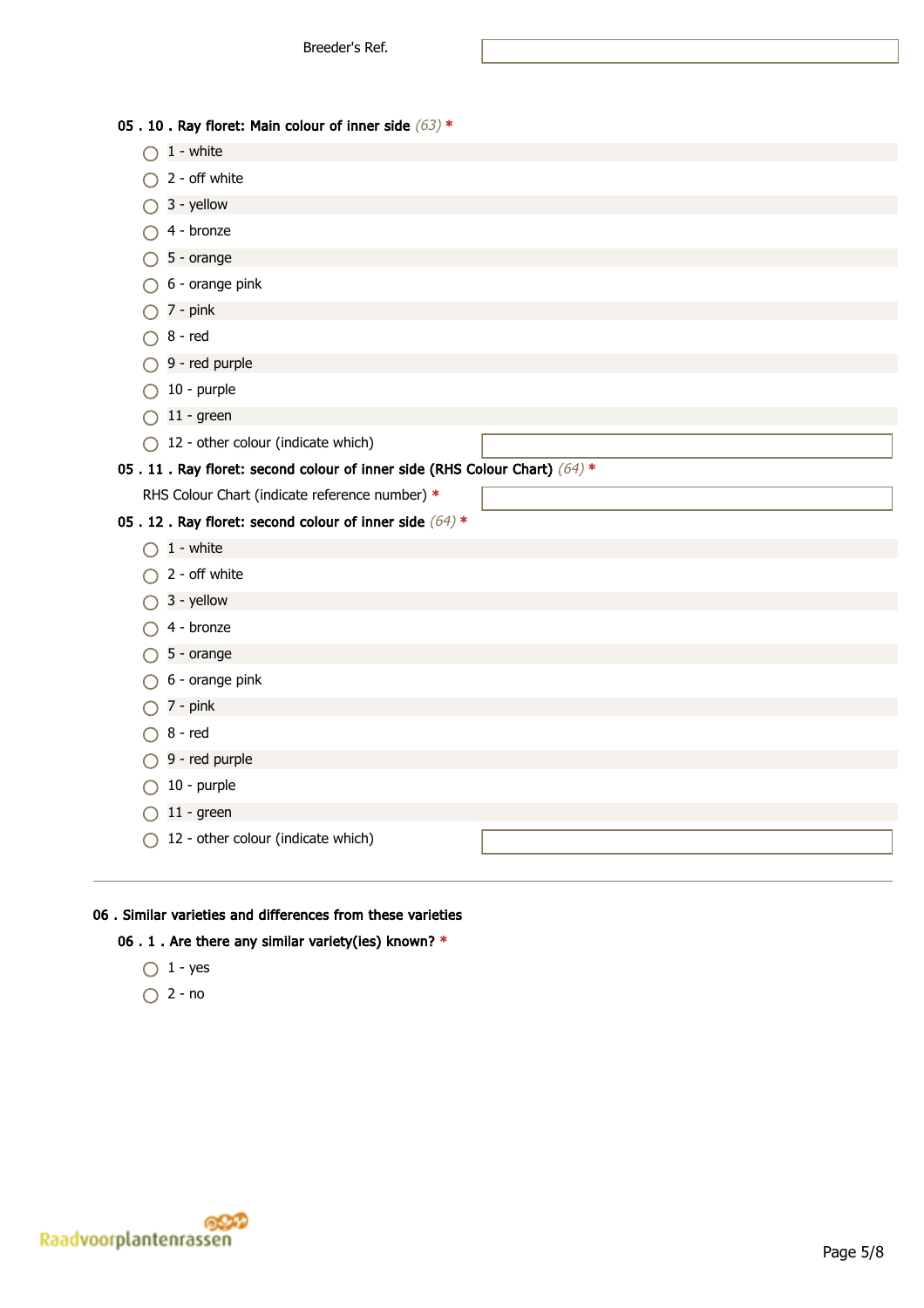## 06 . 2 . Similar varieties and differences from these varieties: \*

| Denomination of similar variety | Characteristic in which the similar<br>variety is different | State of expression of similar<br>variety | State of expression of candidate<br>variety |
|---------------------------------|-------------------------------------------------------------|-------------------------------------------|---------------------------------------------|
|                                 |                                                             |                                           |                                             |
|                                 |                                                             |                                           |                                             |
|                                 |                                                             |                                           |                                             |
|                                 |                                                             |                                           |                                             |
|                                 |                                                             |                                           |                                             |
|                                 |                                                             |                                           |                                             |

## 07 . Additional information which may help to distinguish the variety  $*$

### 07 . 01 . Resistances to pests and diseases \*

- $\bigcap$  1 yes (please specify):
- $\bigcap$  2 no

## 07 . 02 . Special conditions for the examination of the variety \*

- $\bigcirc$  1 yes (please specify):
- $\bigcap$  2 no

## 07 . 03 . Use \*

### 07 . 03.01 . Is the variety intended to be grown \*

- $\bigcap$  1 in the glasshouse or under other protection
- $\bigcap$  2 outdoors

## 07 . 03.02 . Is the variety intended to be grown with artificial daylenght control \*

- $\bigcirc$  1 yes, indicate response group in days:
- $\bigcap$  2 no, indicate natural flowering season:

### 07 . 03.03 . Is the variety intended for disbudding? \*

- $\bigcap$  1 yes
- $\bigcap$  2 no

### 07 . 03.04 . Main use \*

- $\bigcap$  1 potplant
- $\bigcap$  2 cut flower
- $\bigcirc$  3 garden plant
- $\bigcirc$  4 other

### 07 . 04 . Photo \*

A representative colour photo of the variety must be added to the technical questionnaire.

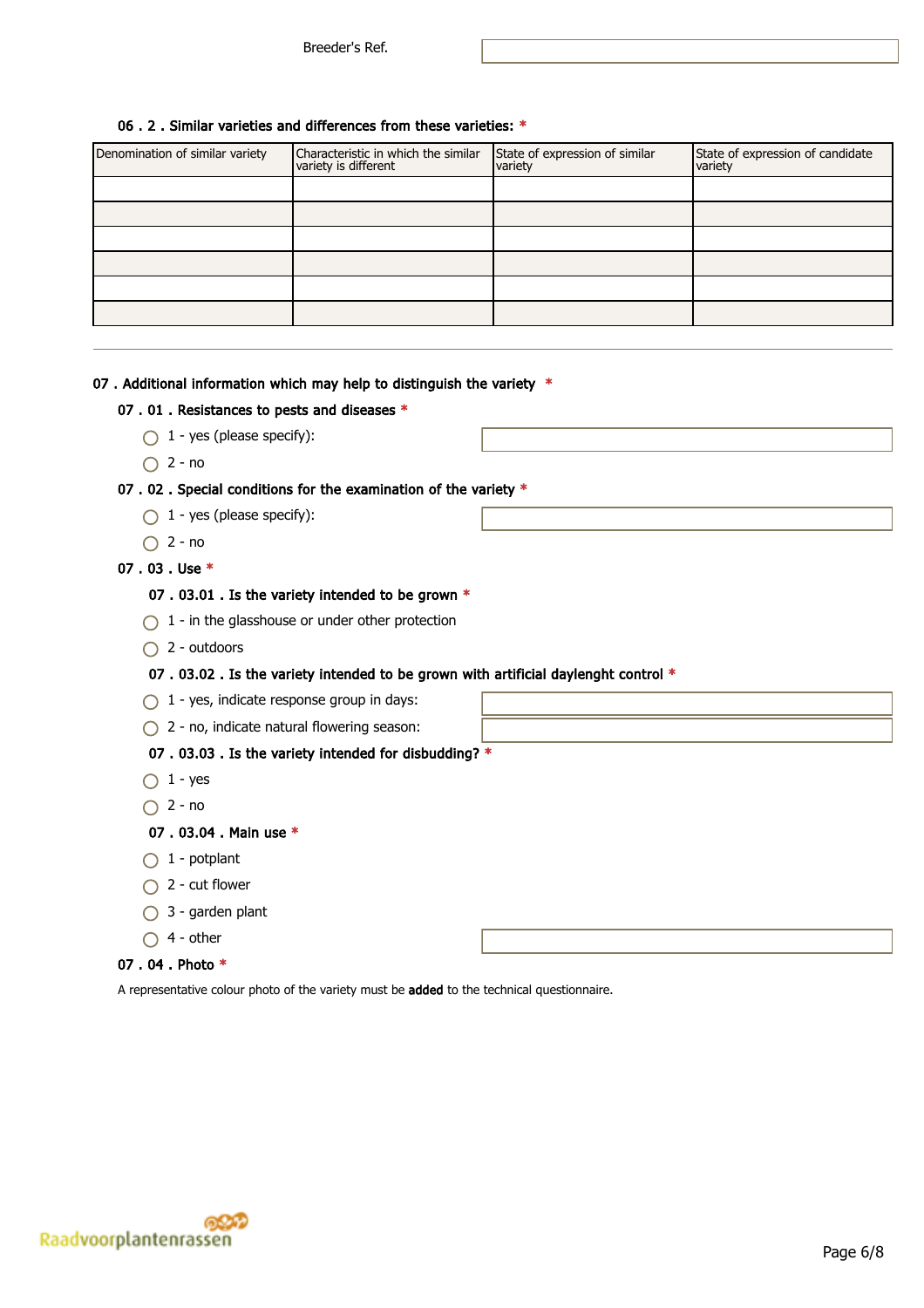### 08 . GMO-information requested

08 . a . The variety represents a genetically modified organism (GMO) within the meaning of Article 2(2) of Council Directive EC/2001/18 of 12/03/2001 which requires authorization for release in the environment: \*

- $\bigcap$  1 yes
- $\bigcap$  2 no

08 . b . If yes, has such authorization been obtained? \*

- $\bigcap$  1 yes
- $\bigcap$  2 no
- 08 . c . If yes, please attach a copy of such an authorization \*

#### 09 . Information on plant material to be examined

09 . 1 . The expression of a characteristic or several characteristics of a variety may be affected by factors, such as pests and disease, chemical treatment (e.g. growth retardants or pesticides), effects of tissue culture, different rootstocks, scions taken from different growth phases of a tree, etc. \*

09 . 2 . The plant material should not have undergone any treatment which would affect the expression of the characteristics of the variety, unless the competent authorities allow or request such treatment. If the plant material has undergone such treatment, full details of the treatment must be given. In this respect, please indicate below, to the best of your knowledge, if the plant material to be examined has been subjected to: \*

- $\bigcap$  1 micro organisms (e.g. virus, bacteria, phytoplasma)
- ◯ 2 chemical treatment (e.g. growth retardant or pesticide)
- $\bigcap$  3 tissue culture
- $\bigcap$  4 other factors:
- 09 . 3 . Please provide details of where you have indicated "Yes":

Please provide details: